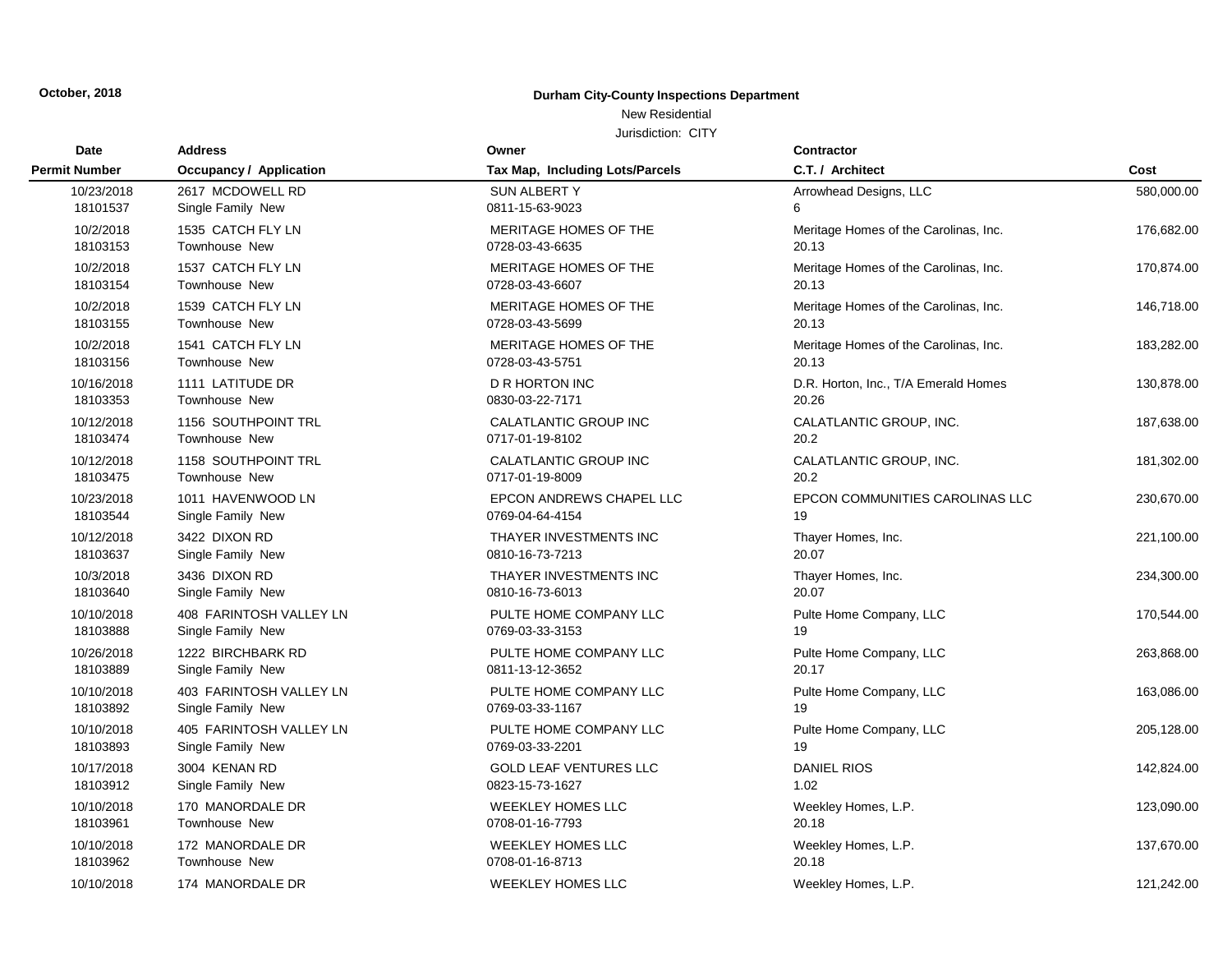### New Residential

| Date                   | <b>Address</b>                                | Owner                                     | <b>Contractor</b>                  |            |
|------------------------|-----------------------------------------------|-------------------------------------------|------------------------------------|------------|
| Permit Number          | <b>Occupancy / Application</b>                | Tax Map, Including Lots/Parcels           | C.T. / Architect                   | Cost       |
| 18103963               | Townhouse New                                 | 0708-01-16-8733                           | 20.18                              |            |
| 10/10/2018             | 176 MANORDALE DR                              | <b>WEEKLEY HOMES LLC</b>                  | Weekley Homes, L.P.                | 119,592.00 |
| 18103964               | Townhouse New                                 | 0708-01-16-8752                           | 20.18                              |            |
| 10/10/2018             | 178 MANORDALE DR                              | <b>WEEKLEY HOMES LLC</b>                  | Weekley Homes, L.P.                | 121,836.00 |
| 18103965               | <b>Townhouse New</b>                          | 0708-01-16-8762                           | 20.18                              |            |
| 10/26/2018             | 107 HISTORY PL                                | <b>GHD-STERLING LLC</b>                   | True Homes, LLC                    | 210,606.00 |
| 18104038               | Single Family New                             | 0747-02-89-1448                           | 20.14                              |            |
| 10/3/2018              | 413 DUPREE ST                                 | <b>GARMAN HOMES LLC</b>                   | Durham Building Company, LLC       | 109,626.00 |
| 18104040               | Single Family New                             | 0821-20-90-1705                           | 13.03                              |            |
| 10/3/2018              | 415 DUPREE ST                                 | <b>GARMAN HOMES LLC</b>                   | Durham Building Company, LLC       | 101,112.00 |
| 18104043               | Single Family New                             | 0821-20-90-1766                           | 13.03                              |            |
| 10/12/2018             | 418 MOLINE ST                                 | DURHAM BUILDING COMPANY LLC               | Durham Building Company, LLC       | 113,058.00 |
| 18104044               | Single Family New                             | 0821-20-90-1896                           | 13.03                              |            |
| 10/18/2018             | 1903 S ROXBORO ST                             | DURHAM BUILDING COMPANY LLC               | Durham Building Company, LLC       | 120,912.00 |
| 18104088               | Single Family New                             | 0820-07-69-6624                           | 13.04                              |            |
| 10/3/2018              | 1211 FARM LEAF DR                             | RREF II-FH NC SIERRA LLC                  | Lennar Carolinas, LLC              | 143,616.00 |
| 18104095               | Single Family New                             | 0769-01-19-3684                           | 19                                 |            |
| 10/8/2018              | 121 PEPPERWOOD WAY                            | M/I HOMES OF RALEIGH LLC                  | M/I HOMES OF RALEIGH LLC           | 254,232.00 |
| 18104106               | Single Family New                             | 0769-04-51-7694                           | 19                                 |            |
| 10/8/2018              | 1034 STEINBECK DR                             | AVH BETHPAGE LLC                          | AV HOMES OF RALEIGH, LLC.          | 391,512.00 |
| 18104115               | Single Family New                             | 0758-03-04-5941                           | 20.28                              |            |
| 10/8/2018              | 833 ATTICUS WAY                               | AVH BETHPAGE LLC                          | AV HOMES OF RALEIGH, LLC.          | 226,239.00 |
| 18104117               | Single Family New                             | 0758-03-03-7705                           | 20.28                              |            |
| 10/8/2018              | 827 ATTICUS WAY                               | AVH BETHPAGE LLC                          | AV HOMES OF RALEIGH, LLC.          | 256,950.00 |
| 18104118               | Single Family New                             | 0758-03-03-5789                           | 20.28                              |            |
| 10/3/2018              | 1035 SWEET CREAM CT                           | LENNAR CAROLINAS LLC                      | Lennar Carolinas, LLC              | 186,054.00 |
| 18104121               | Single Family New                             | 0851-01-27-7989                           | 18.06                              |            |
| 10/5/2018              | 1010 MEADOW POND DR                           | M/I HOMES OF RALEIGH LLC                  | M/I HOMES OF RALEIGH LLC           | 246,840.00 |
| 18104139               | Single Family New                             | 0769-04-62-1748                           | 19                                 |            |
| 10/16/2018             | 1 TRILLIUM CT                                 | STOVALL JAMES E                           | CIMARRON CAPITAL, INC.<br>21       | 175,824.00 |
| 18104152               | Single Family New                             | 0846-01-35-6059                           |                                    |            |
| 10/1/2018<br>18104159  | 2106 BLOOMSBURY MANOR DR<br>Single Family New | PULTE HOME COMPANY LLC<br>0769-01-25-9173 | Pulte Home Company, LLC<br>19      | 214,368.00 |
|                        |                                               |                                           |                                    |            |
| 10/16/2018<br>18104165 | 1037 STEINBECK DR<br>Single Family New        | AVH BETHPAGE LLC<br>0758-03-04-6745       | AV HOMES OF RALEIGH, LLC.<br>20.28 | 166,716.00 |
|                        |                                               |                                           |                                    |            |
| 10/17/2018<br>18104170 | 1039 STEINBECK DR                             | AVH BETHPAGE LLC<br>0758-03-04-6710       | AV HOMES OF RALEIGH, LLC.<br>20.28 | 161,700.00 |
|                        | Single Family New                             |                                           |                                    |            |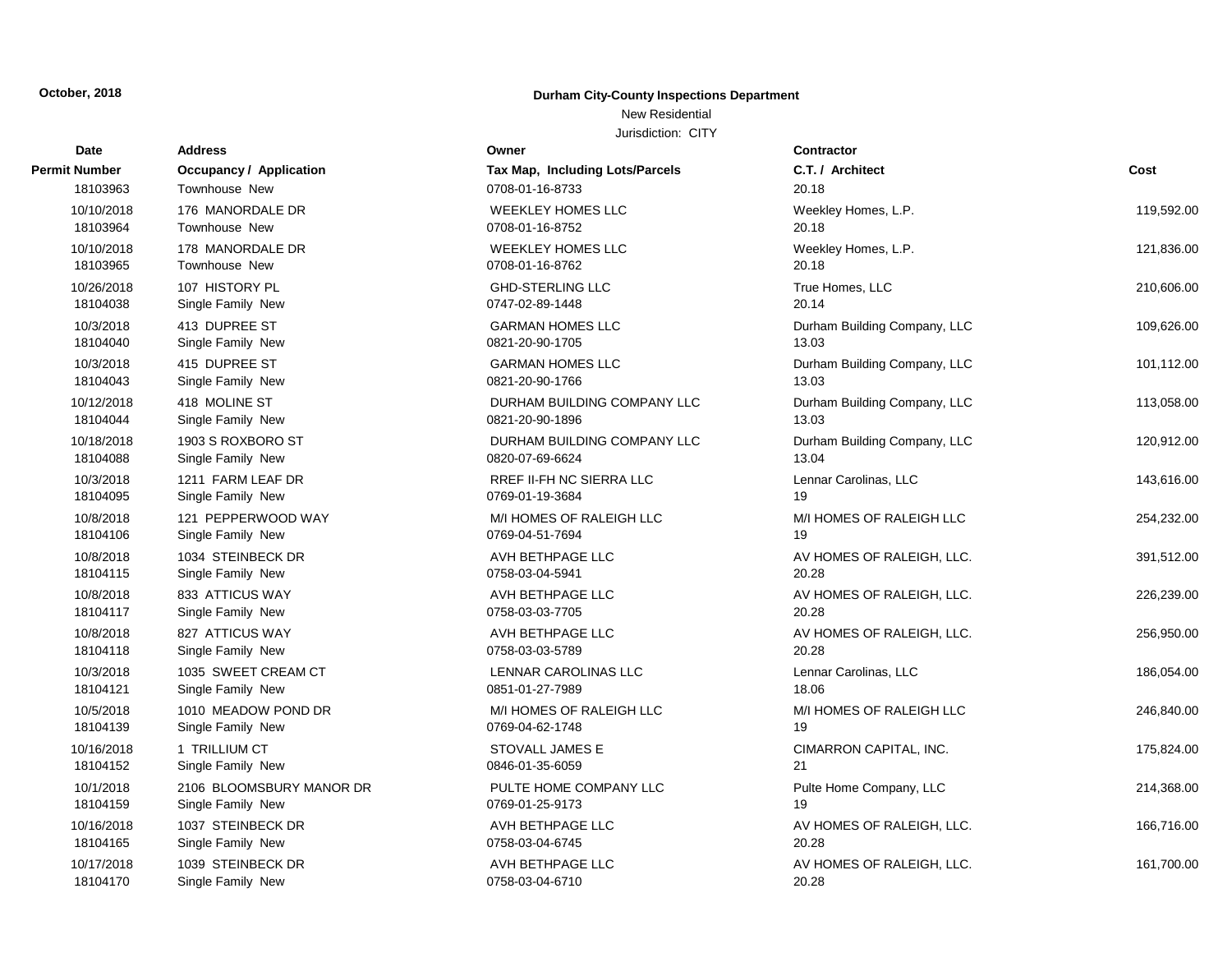### New Residential

| Date                   | <b>Address</b>                       | Owner                                           | <b>Contractor</b>                           |            |
|------------------------|--------------------------------------|-------------------------------------------------|---------------------------------------------|------------|
| Permit Number          | <b>Occupancy / Application</b>       | Tax Map, Including Lots/Parcels                 | C.T. / Architect                            | Cost       |
| 10/17/2018             | 1041 STEINBECK DR                    | AVH BETHPAGE LLC                                | AV HOMES OF RALEIGH, LLC.                   | 173,514.00 |
| 18104171               | Single Family New                    | 0758-03-04-5677                                 | 20.28                                       |            |
| 10/16/2018             | 1043 STEINBECK DR                    | AVH BETHPAGE LLC                                | AV HOMES OF RALEIGH, LLC.                   | 161,950.00 |
| 18104173               | Single Family New                    | 0758-03-04-5633                                 | 20.28                                       |            |
| 10/1/2018              | 1205 TALBOT PL                       | ELLIS ROAD RESIDENTIAL LP                       | Meritage Homes of the Carolinas, Inc.       | 245,322.00 |
| 18104195               | Single Family New                    | 0840-03-20-0182                                 | 18.09                                       |            |
| 10/2/2018<br>18104197  | 1405 CARRICKFERGUS CT                | <b>HERNDON PARTNERS LLC</b><br>0717-02-99-5396  | THE DREES HOMES COMPANY<br>20.2             | 260,370.00 |
|                        | Single Family New                    |                                                 |                                             |            |
| 10/5/2018<br>18104199  | 826 BERWYN AVE<br>Single Family New  | <b>HUNTLEY ELIZA JANE</b><br>0833-19-50-8848    | Red Door Homes of Fayetteville, LLC<br>1.01 | 125,928.00 |
| 10/1/2018              | 1510 STONE RD                        | ELLIS ROAD RESIDENTIAL LP                       | Meritage Homes of the Carolinas, Inc.       | 215,622.00 |
| 18104202               | Single Family New                    | 0749-01-19-8843                                 | 18.09                                       |            |
| 10/1/2018              | 1350 SOUTHPOINT TRL                  | CALATLANTIC GROUP INC                           | CALATLANTIC GROUP, INC.                     | 181,302.00 |
| 18104213               | Townhouse New                        | 0717-01-28-3326                                 | 20.2                                        |            |
| 10/1/2018              | 1352 SOUTHPOINT TRL                  | CALATLANTIC GROUP INC                           | CALATLANTIC GROUP, INC.                     | 194,766.00 |
| 18104214               | Townhouse New                        | 0717-01-28-3356                                 | 20.2                                        |            |
| 10/1/2018              | 1354 SOUTHPOINT TRL                  | CALATLANTIC GROUP INC                           | CALATLANTIC GROUP, INC.                     | 191,862.00 |
| 18104215               | Townhouse New                        | 0717-01-28-3376                                 | 20.2                                        |            |
| 10/1/2018              | 1356 SOUTHPOINT TRL                  | CALATLANTIC GROUP INC                           | CALATLANTIC GROUP, INC.                     | 187,836.00 |
| 18104216               | <b>Townhouse New</b>                 | 0717-01-28-4315                                 | 20.2                                        |            |
| 10/18/2018             | 507 E GEER ST                        | HILLSIDE PARTNERS LLC                           | Quality One Contracting LLC                 | 222,700.00 |
| 18104226               | Single Family New                    | 0832-18-30-2341                                 | $\mathcal{P}$                               |            |
| 10/12/2018             | 1711 WRENN RD                        | ELLIS ROAD RESIDENTIAL LP                       | Meritage Homes of the Carolinas, Inc.       | 175,494.00 |
| 18104231               | Single Family New                    | 0749-01-38-3904                                 | 18.09                                       |            |
| 10/11/2018<br>18104236 | 1360 SOUTHPOINT TRL<br>Townhouse New | <b>CALATLANTIC GROUP INC</b><br>0717-01-28-4366 | CALATLANTIC GROUP, INC.<br>20.2             | 182,490.00 |
| 10/11/2018             | 1362 SOUTHPOINT TRL                  | <b>CALATLANTIC GROUP INC</b>                    |                                             |            |
| 18104237               | <b>Townhouse New</b>                 | 0717-01-28-4398                                 | CALATLANTIC GROUP, INC.<br>20.2             | 148,698.00 |
| 10/11/2018             | 1364 SOUTHPOINT TRL                  | CALATLANTIC GROUP INC                           | CALATLANTIC GROUP, INC.                     | 187,836.00 |
| 18104238               | Townhouse New                        | 0717-01-28-5420                                 | 20.2                                        |            |
| 10/12/2018             | 115 CURLEW DR                        | <b>GRAYSON DARE HOMES INC</b>                   | <b>GRAYSON DARE HOMES, INC.</b>             | 566,000.00 |
| 18104239               | Single Family New                    | 0707-69-07-0867                                 | 20.12                                       |            |
| 10/5/2018              | 1216 FARM LEAF DR                    | RREF II-FH NC SIERRA LLC                        | Lennar Carolinas, LLC                       | 150,414.00 |
| 18104254               | Single Family New                    | 0769-01-19-5764                                 | 19                                          |            |
| 10/3/2018              | 1906 TAYLOR ST                       | MIDTOWN PROPERTIES GROUP LLC                    | NC Homes, LLC                               | 305,000.00 |
| 18104261               | Single Family New                    | 0831-64-17-8963                                 | 10.01                                       |            |
| 10/29/2018             | 234 PINEVIEW RD                      | <b>COLLINS KENDRICK LUCAS</b>                   | <b>CONSTRUCTION INC</b>                     | 217,740.00 |
|                        |                                      |                                                 |                                             |            |

| Date                   | <b>Address</b>                       | Owner                                           |
|------------------------|--------------------------------------|-------------------------------------------------|
| rmit Number            | Occupancy / Application              | Tax Map, Including Lots/Par                     |
| 10/17/2018             | 1041 STEINBECK DR                    | AVH BETHPAGE LLC                                |
| 18104171               | Single Family New                    | 0758-03-04-5677                                 |
| 10/16/2018             | 1043 STEINBECK DR                    | AVH BETHPAGE LLC                                |
| 18104173               | Single Family New                    | 0758-03-04-5633                                 |
| 10/1/2018              | 1205 TALBOT PL                       | ELLIS ROAD RESIDENTIAL I                        |
| 18104195               | Single Family New                    | 0840-03-20-0182                                 |
| 10/2/2018              | 1405 CARRICKFERGUS CT                | <b>HERNDON PARTNERS LLC</b>                     |
| 18104197               | Single Family New                    | 0717-02-99-5396                                 |
| 10/5/2018              | 826 BERWYN AVE                       | HUNTLEY ELIZA JANE                              |
| 18104199               | Single Family New                    | 0833-19-50-8848                                 |
| 10/1/2018<br>18104202  | 1510 STONE RD<br>Single Family New   | ELLIS ROAD RESIDENTIAL I<br>0749-01-19-8843     |
|                        | 1350 SOUTHPOINT TRL                  |                                                 |
| 10/1/2018<br>18104213  | Townhouse New                        | CALATLANTIC GROUP INC<br>0717-01-28-3326        |
| 10/1/2018              | 1352 SOUTHPOINT TRL                  | CALATLANTIC GROUP INC                           |
| 18104214               | Townhouse New                        | 0717-01-28-3356                                 |
| 10/1/2018              | 1354 SOUTHPOINT TRL                  | CALATLANTIC GROUP INC                           |
| 18104215               | Townhouse New                        | 0717-01-28-3376                                 |
| 10/1/2018              | 1356 SOUTHPOINT TRL                  | CALATLANTIC GROUP INC                           |
| 18104216               | Townhouse New                        | 0717-01-28-4315                                 |
| 10/18/2018             | 507 E GEER ST                        | HILLSIDE PARTNERS LLC                           |
| 18104226               | Single Family New                    | 0832-18-30-2341                                 |
| 10/12/2018             | 1711 WRENN RD                        | ELLIS ROAD RESIDENTIAL I                        |
| 18104231               | Single Family New                    | 0749-01-38-3904                                 |
| 10/11/2018             | 1360 SOUTHPOINT TRL                  | CALATLANTIC GROUP INC                           |
| 18104236               | Townhouse New                        | 0717-01-28-4366                                 |
| 10/11/2018<br>18104237 | 1362 SOUTHPOINT TRL<br>Townhouse New | <b>CALATLANTIC GROUP INC</b><br>0717-01-28-4398 |
| 10/11/2018             | 1364 SOUTHPOINT TRL                  | CALATLANTIC GROUP INC                           |
| 18104238               | Townhouse New                        | 0717-01-28-5420                                 |
| 10/12/2018             | 115 CURLEW DR                        | <b>GRAYSON DARE HOMES IN</b>                    |
| 18104239               | Single Family New                    | 0707-69-07-0867                                 |
| 10/5/2018              | 1216 FARM LEAF DR                    | <b>RREF II-FH NC SIERRA LLC</b>                 |
| 18104254               | Single Family New                    | 0769-01-19-5764                                 |
| 10/3/2018              | 1906 TAYLOR ST                       | <b>MIDTOWN PROPERTIES GR</b>                    |
| 18104261               | Single Family New                    | 0831-64-17-8963                                 |
| 10/29/2018             | 234 PINEVIEW RD                      | <b>COLLINS KENDRICK LUCAS</b>                   |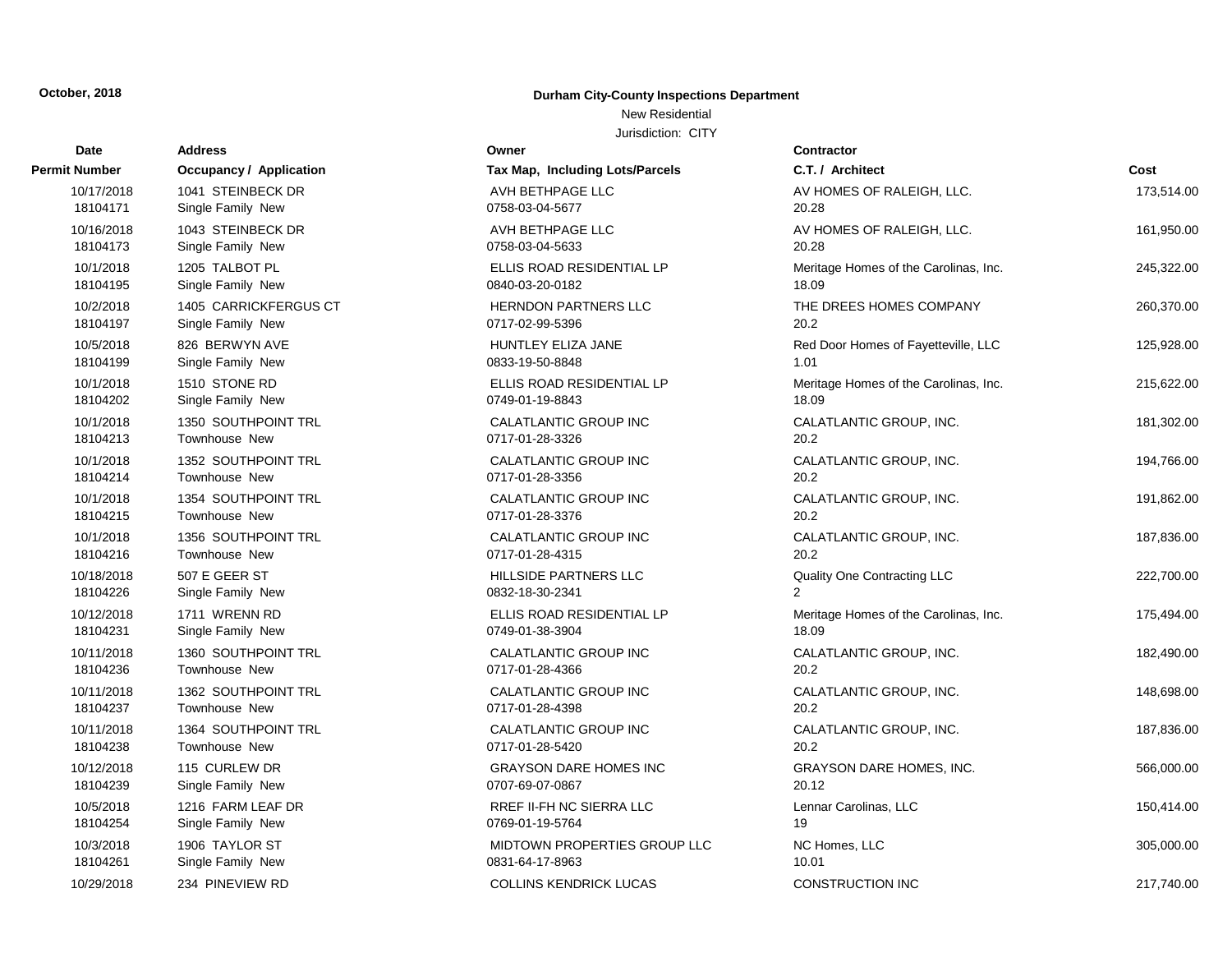### New Residential

| <b>Date</b>            | <b>Address</b>                            | Owner                                                 | <b>Contractor</b>                     |            |
|------------------------|-------------------------------------------|-------------------------------------------------------|---------------------------------------|------------|
| Permit Number          | <b>Occupancy / Application</b>            | Tax Map, Including Lots/Parcels                       | C.T. / Architect                      | Cost       |
| 18104265               | Single Family New                         | 0820-09-21-2246                                       | 6                                     |            |
| 10/22/2018             | 1029 FITCHIE PL                           | ELLIS ROAD RESIDENTIAL LP                             | Ashton Raleigh Residential L.L.C.     | 184,536.00 |
| 18104269               | Townhouse New                             | 0749-01-18-3934                                       | 18.09                                 |            |
| 10/22/2018             | 1031 FITCHIE PL                           | ELLIS ROAD RESIDENTIAL LP                             | Ashton Raleigh Residential L.L.C.     | 142,135.00 |
| 18104270               | Townhouse New                             | 0749-01-18-3912                                       | 18.09                                 |            |
| 10/22/2018             | 1033 FITCHIE PL                           | ELLIS ROAD RESIDENTIAL LP                             | Ashton Raleigh Residential L.L.C.     | 132,656.00 |
| 18104271               | Townhouse New                             | 0749-01-18-3900                                       | 18.09                                 |            |
| 10/22/2018             | 1035 FITCHIE PL                           | ELLIS ROAD RESIDENTIAL LP                             | Ashton Raleigh Residential L.L.C.     | 142,135.00 |
| 18104272               | Townhouse New                             | 0749-01-18-2889                                       | 18.09                                 |            |
| 10/22/2018             | 1037 FITCHIE PL                           | ELLIS ROAD RESIDENTIAL LP                             | Ashton Raleigh Residential L.L.C.     | 184,536.00 |
| 18104273               | Townhouse New                             | 0749-01-18-2877                                       | 18.09                                 |            |
| 10/12/2018             | 1605 WRENN RD                             | MERITAGE HOMES OF THE                                 | Meritage Homes of the Carolinas, Inc. | 211,068.00 |
| 18104274               | Single Family New                         | 0749-01-38-3377                                       | 18.09                                 |            |
| 10/3/2018              | 204 MAYWEED DR                            | PULTE HOME COMPANY LLC                                | Pulte Home Company, LLC               | 240,000.00 |
| 18104277               | Single Family New                         | 0811-13-12-6806                                       | 20.17                                 |            |
| 10/11/2018             | 124 GREEN GABLES WAY                      | LENNAR CAROLINAS LLC                                  | Lennar Carolinas, LLC                 | 233,376.00 |
| 18104286               | Single Family New                         | 0850-02-97-7390                                       | 18.08                                 |            |
| 10/12/2018<br>18104287 | 1004 TAMARISK LN                          | RREF II-FH NC SIERRA LLC                              | Lennar Carolinas, LLC<br>19           | 181,434.00 |
|                        | Single Family New                         | 0769-01-17-7884                                       |                                       |            |
| 10/16/2018<br>18104288 | 122 GREEN GABLES WAY<br>Single Family New | LENNAR CAROLINAS LLC<br>0850-02-97-7234               | Lennar Carolinas, LLC<br>18.08        | 195,888.00 |
|                        |                                           |                                                       |                                       |            |
| 10/26/2018<br>18104289 | 1010 CAMDEN AVE<br>Single Family New      | <b>BALDWIN SCOTT GROUP LLC THE</b><br>0832-43-70-8197 | Durham Building Company, LLC<br>2     | 113,058.00 |
| 10/5/2018              | 401 FARINTOSH VALLEY LN                   | PULTE HOME COMPANY LLC                                | Pulte Home Company, LLC               |            |
| 18104290               | Single Family New                         | 0769-03-33-1132                                       | 19                                    | 177,540.00 |
| 10/5/2018              | 406 FARINTOSH VALLEY LN                   | PULTE HOME COMPANY LLC                                | Pulte Home Company, LLC               | 170,000.00 |
| 18104291               | Single Family New                         | 0769-03-33-3120                                       | 19                                    |            |
| 10/5/2018              | 410 FARINTOSH VALLEY LN                   | PULTE HOME COMPANY LLC                                | Pulte Home Company, LLC               | 182,292.00 |
| 18104292               | Single Family New                         | 0769-03-33-3196                                       | 19                                    |            |
| 10/8/2018              | 1203 COMPASS DR                           | D R HORTON INC                                        | D.R. Horton, Inc., T/A Emerald Homes  | 135,498.00 |
| 18104293               | Townhouse New                             | 0830-03-32-0035                                       | 20.26                                 |            |
| 10/8/2018              | 1205 COMPASS DR                           | D R HORTON INC                                        | D.R. Horton, Inc., T/A Emerald Homes  | 130,878.00 |
| 18104294               | Townhouse New                             | 0830-03-32-0033                                       | 20.26                                 |            |
| 10/8/2018              | 1207 COMPASS DR                           | D R HORTON INC                                        | D.R. Horton, Inc., T/A Emerald Homes  | 121,440.00 |
| 18104295               | Townhouse New                             | 0830-03-32-0030                                       | 20.26                                 |            |
| 10/8/2018              | 1209 COMPASS DR                           | <b>D R HORTON INC</b>                                 | D.R. Horton, Inc., T/A Emerald Homes  | 130,878.00 |
| 18104296               | Townhouse New                             | 0830-03-31-0938                                       | 20.26                                 |            |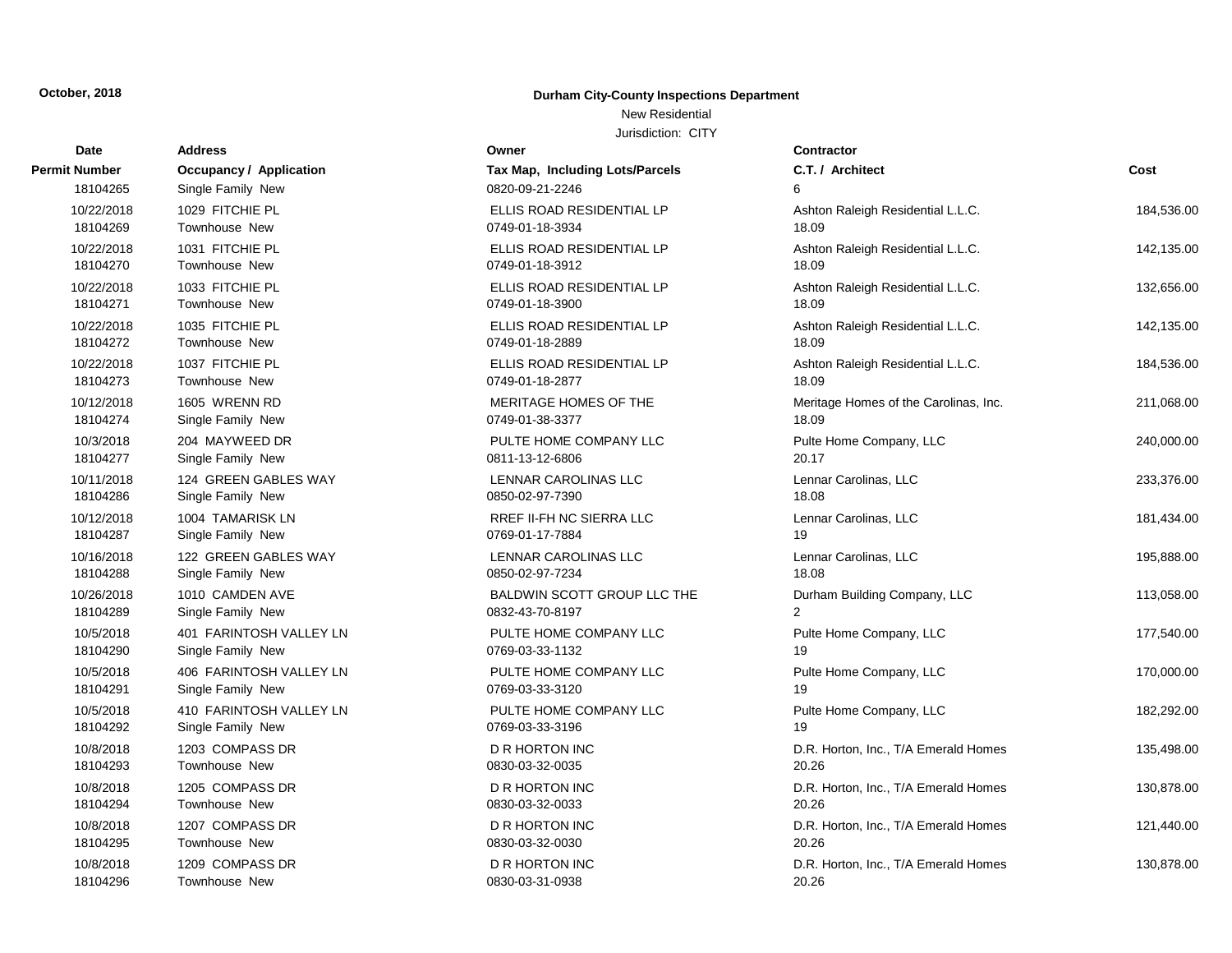# **Address Owner Permit Number COCUPANCY / Application COCUPANCY / Application** 18104373 Single Family New 0850-02-97-4456 18.08 18104362 Single Family New 0708-01-26-1418 20.18104362 0708-01-26-1418 20.1818 20.1818 20.1818 20.18 10/12/2018 111 GREEN GABLES WAY LETTER CAROLINAS LETTER CARDINAL CARDINAL CARDINAL CARDINAL CARDINAL CARDINAL 18104351 Single Family New 0717-02-99-8535 20.20-99-8535 20.20-853-8535 20.20-853 10/16/2018 306 CROSSLAND DR WEEKLEY HOMES LAND HOMES LAND MINOR WEEKLEY HOMES LAND MINOR CONTINUES. 18104347 Single Family New 0810-16-7310 2012 18104345 Single Family New 2021-2022 18104344 Single Family New 0802-59-6332 18104344 O 18104338 Single Family New 0811-13-13-0255 20.17 18104336 Single Family New 083104336 10/11/2018 1108 BIRCHBARK RD PULTE HOME COMPANY LIMITED FOR A PULTE HOME COMPANY L 18104330 Single Family New 33104330 Single Family New 10/11/2018 1305 HOLLOWAY ST 18104328 Single Family New 333-01-39-5268 18104328 0 10/12/2018 1007 SUMMER MIST LN 18104327 Single Family New 33104327 Single Family New 10/12/2018 1005 SUMMER MIST LN 18104325 Single Family New 0717-02-99 10/12/2018 1003 SUMMER MIST LN 18104320 Single Family New 0811-13-12-0812-0768 2012 18104319 Single Family New 0749-01-38-5326 18104319 10/16/2018 1214 BIRCHBARK RD **PULTE HOME COMPANY LETTER** 18104309 Single Family New 0747-02-92-92-92-92-89-00 18104304 Single Family New 0850-02-97-6247 18.08 18104298 Townhouse New 2030-03-31-03-31-03-31-03-31-03-31-03-31-0933 20.36-31-0933 20.36-31-0933 20. 10/16/2018 120 GREEN GABLES WAY L 18104297 Townhouse New 2030-03-31-03-31-03-31-0936 20.36-31-0936 20.36-31-0936 20. 10/8/2018 1211 COMPASS DR 120,978.000 I

#### **October, 2018 Durham City-County Inspections Department**

#### New Residential

| Date      | <b>Address</b>                 | Owner                           | Contractor      |
|-----------|--------------------------------|---------------------------------|-----------------|
| Number    | <b>Occupancy / Application</b> | Tax Map, Including Lots/Parcels | C.T. / Arch     |
| 10/8/2018 | 1211 COMPASS DR                | <b>D R HORTON INC</b>           | D.R. Hortor     |
| 18104297  | Townhouse New                  | 0830-03-31-0936                 | 20.26           |
| 10/8/2018 | 1213 COMPASS DR                | D R HORTON INC                  | D.R. Hortor     |
| 18104298  | <b>Townhouse New</b>           | 0830-03-31-0933                 | 20.26           |
| 0/16/2018 | 120 GREEN GABLES WAY           | LENNAR CAROLINAS LLC            | Lennar Car      |
| 18104304  | Single Family New              | 0850-02-97-6247                 | 18.08           |
| 0/19/2018 | 202 HISTORY PL                 | <b>GHD-STERLING LLC</b>         | True Home       |
| 18104309  | Single Family New              | 0747-02-89-0992                 | 20.14           |
| 0/11/2018 | 1511 WRENN RD                  | ELLIS ROAD RESIDENTIAL LP       | Meritage H      |
| 18104319  | Single Family New              | 0749-01-38-5326                 | 18.09           |
| 0/16/2018 | 1214 BIRCHBARK RD              | PULTE HOME COMPANY LLC          | Pulte Home      |
| 18104320  | Single Family New              | 0811-13-12-0768                 | 20.17           |
| 0/12/2018 | 915 ADELINE CT                 | HERNDON PARTNERS LLC            | THE DREE        |
| 18104325  | Single Family New              | 0717-02-99-1357                 | 20.2            |
| 0/12/2018 | 1003 SUMMER MIST LN            | <b>VK MAGNOLIA LLC</b>          | Ryan Home       |
| 18104327  | Single Family New              | 0833-01-39-5204                 | 17.09           |
| 0/12/2018 | 1005 SUMMER MIST LN            | VK MAGNOLIA LLC                 | Ryan Home       |
| 18104328  | Single Family New              | 0833-01-39-5268                 | 17.09           |
| 0/12/2018 | 1007 SUMMER MIST LN            | VK MAGNOLIA LLC                 | Ryan Home       |
| 18104330  | Single Family New              | 0833-01-39-6322                 | 17.09           |
| 0/11/2018 | 1305 HOLLOWAY ST               | <b>BRUCKSCHEN LONNIE E</b>      | Pinehurst,      |
| 18104336  | Single Family New              | 0831-11-67-2041                 | 10.02           |
| 0/11/2018 | 1108 BIRCHBARK RD              | PULTE HOME COMPANY LLC          | Pulte Home      |
| 18104338  | Single Family New              | 0811-13-13-0255                 | 20.17           |
| 0/11/2018 | 4623 STAFFORD DR               | ROUSE OSCAR JR                  | <b>SCHUMAC</b>  |
| 18104344  | Single Family New              | 0802-02-59-6332                 | 17.07           |
| 0/29/2018 | 1510 SOUTH ST                  | PERRY CHAD                      | <b>SGS CONT</b> |
| 18104345  | Single Family New              | 0821-19-71-1240                 | 13.03           |
| 0/11/2018 | 3414 DIXON RD                  | THAYER INVESTMENTS INC          | Thayer Hor      |
| 18104347  | Single Family New              | 0810-16-73-7310                 | 20.07           |
| 0/12/2018 | 724 ADELINE CT                 | HERNDON PARTNERS LLC            | THE DREE        |
| 18104351  | Single Family New              | 0717-02-99-8535                 | 20.2            |
| 0/16/2018 | 306 CROSSLAND DR               | <b>WEEKLEY HOMES LLC</b>        | Weekley H       |
| 18104362  | Single Family New              | 0708-01-26-1418                 | 20.18           |
| 0/12/2018 | 111 GREEN GABLES WAY           | LENNAR CAROLINAS LLC            | Lennar Car      |
| 18104373  | Single Family New              | 0850-02-97-4456                 | 18.08           |
| 0/12/2018 | 3 GREYLEE DR                   | <b>HUTSON L CRAIG</b>           | <b>GRAYSON</b>  |

| Number     | <b>Occupancy / Application</b> | Tax Map, Including Lots/Parcels | C.T. / Architect                          | Cost       |
|------------|--------------------------------|---------------------------------|-------------------------------------------|------------|
| 10/8/2018  | 1211 COMPASS DR                | D R HORTON INC                  | D.R. Horton, Inc., T/A Emerald Homes      | 130,878.00 |
| 18104297   | Townhouse New                  | 0830-03-31-0936                 | 20.26                                     |            |
| 10/8/2018  | 1213 COMPASS DR                | D R HORTON INC                  | D.R. Horton, Inc., T/A Emerald Homes      | 135,498.00 |
| 18104298   | Townhouse New                  | 0830-03-31-0933                 | 20.26                                     |            |
| 10/16/2018 | 120 GREEN GABLES WAY           | LENNAR CAROLINAS LLC            | Lennar Carolinas, LLC                     | 192,654.00 |
| 18104304   | Single Family New              | 0850-02-97-6247                 | 18.08                                     |            |
| 10/19/2018 | 202 HISTORY PL                 | <b>GHD-STERLING LLC</b>         | True Homes, LLC                           | 147,378.00 |
| 18104309   | Single Family New              | 0747-02-89-0992                 | 20.14                                     |            |
| 10/11/2018 | 1511 WRENN RD                  | ELLIS ROAD RESIDENTIAL LP       | Meritage Homes of the Carolinas, Inc.     | 206,844.00 |
| 18104319   | Single Family New              | 0749-01-38-5326                 | 18.09                                     |            |
| 10/16/2018 | 1214 BIRCHBARK RD              | PULTE HOME COMPANY LLC          | Pulte Home Company, LLC                   | 255,090.00 |
| 18104320   | Single Family New              | 0811-13-12-0768                 | 20.17                                     |            |
| 10/12/2018 | 915 ADELINE CT                 | <b>HERNDON PARTNERS LLC</b>     | THE DREES HOMES COMPANY                   | 286,242.00 |
| 18104325   | Single Family New              | 0717-02-99-1357                 | 20.2                                      |            |
| 10/12/2018 | 1003 SUMMER MIST LN            | <b>VK MAGNOLIA LLC</b>          | Ryan Homes and/or NV Homes NVR, Inc., T/A | 153,120.00 |
| 18104327   | Single Family New              | 0833-01-39-5204                 | 17.09                                     |            |
| 10/12/2018 | 1005 SUMMER MIST LN            | <b>VK MAGNOLIA LLC</b>          | Ryan Homes and/or NV Homes NVR, Inc., T/A | 171,930.00 |
| 18104328   | Single Family New              | 0833-01-39-5268                 | 17.09                                     |            |
| 10/12/2018 | 1007 SUMMER MIST LN            | VK MAGNOLIA LLC                 | Ryan Homes and/or NV Homes NVR, Inc., T/A | 121,440.00 |
| 18104330   | Single Family New              | 0833-01-39-6322                 | 17.09                                     |            |
| 10/11/2018 | 1305 HOLLOWAY ST               | <b>BRUCKSCHEN LONNIE E</b>      | Pinehurst, T/A                            | 99,198.00  |
| 18104336   | Single Family New              | 0831-11-67-2041                 | 10.02                                     |            |
| 10/11/2018 | 1108 BIRCHBARK RD              | PULTE HOME COMPANY LLC          | Pulte Home Company, LLC                   | 264,462.00 |
| 18104338   | Single Family New              | 0811-13-13-0255                 | 20.17                                     |            |
| 10/11/2018 | 4623 STAFFORD DR               | ROUSE OSCAR JR                  | SCHUMACHER HOMES OF NORTH CAROLINA        | 237,798.00 |
| 18104344   | Single Family New              | 0802-02-59-6332                 | 17.07                                     |            |
| 10/29/2018 | 1510 SOUTH ST                  | PERRY CHAD                      | SGS CONTRACTING, LLC.                     | 181,236.00 |
| 18104345   | Single Family New              | 0821-19-71-1240                 | 13.03                                     |            |
| 10/11/2018 | 3414 DIXON RD                  | THAYER INVESTMENTS INC          | Thayer Homes, Inc.                        | 234,934.00 |
| 18104347   | Single Family New              | 0810-16-73-7310                 | 20.07                                     |            |
| 10/12/2018 | 724 ADELINE CT                 | <b>HERNDON PARTNERS LLC</b>     | THE DREES HOMES COMPANY                   | 275,616.00 |
| 18104351   | Single Family New              | 0717-02-99-8535                 | 20.2                                      |            |
| 10/16/2018 | 306 CROSSLAND DR               | <b>WEEKLEY HOMES LLC</b>        | Weekley Homes, L.P.                       | 216,612.00 |
| 18104362   | Single Family New              | 0708-01-26-1418                 | 20.18                                     |            |
| 10/12/2018 | 111 GREEN GABLES WAY           | LENNAR CAROLINAS LLC            | Lennar Carolinas, LLC                     | 227,040.00 |
| 18104373   | Single Family New              | 0850-02-97-4456                 | 18.08                                     |            |
| 10/12/2018 | 3 GREYLEE DR                   | <b>HUTSON L CRAIG</b>           | <b>GRAYSON DARE HOMES, INC.</b>           | 445,000.00 |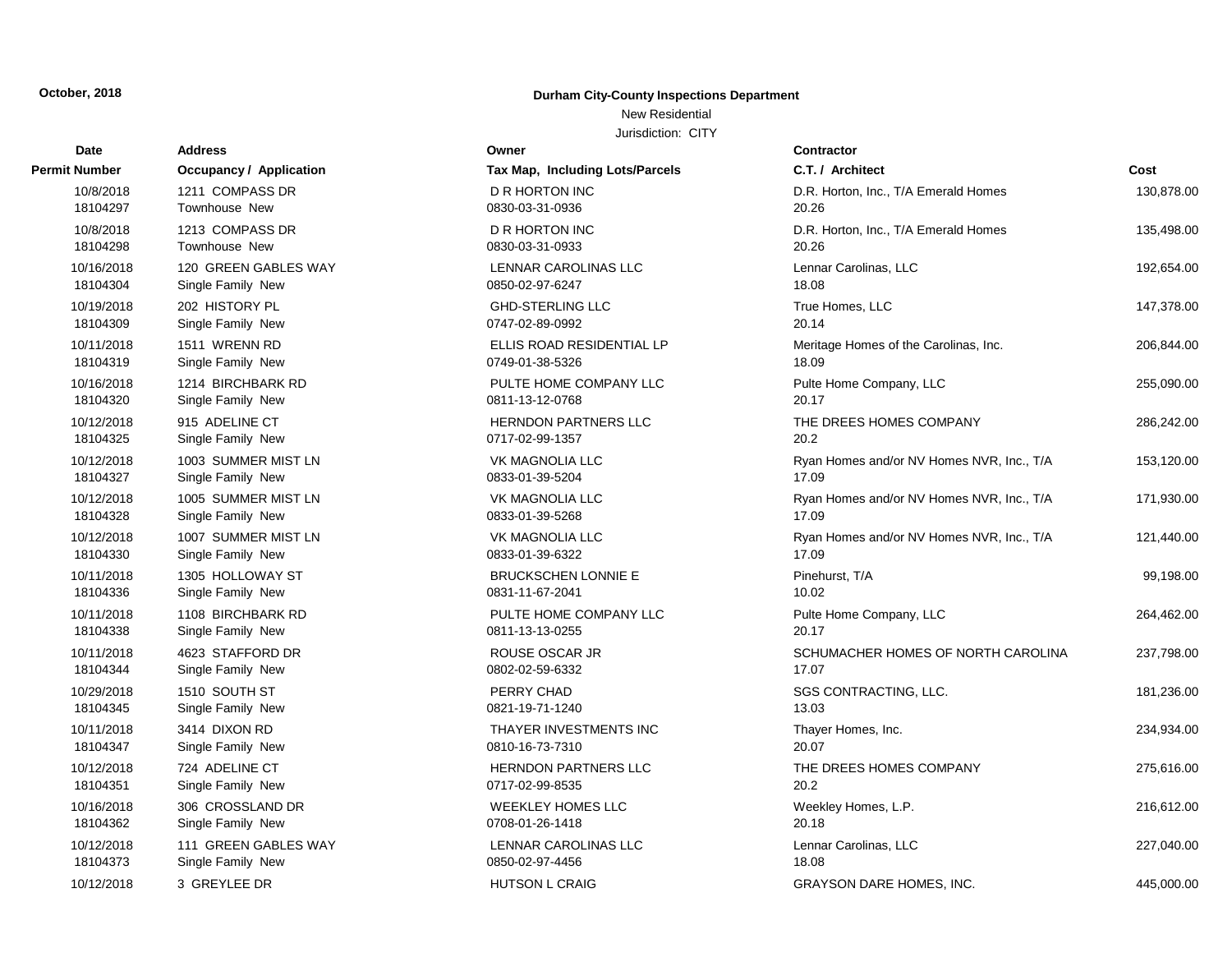18104413 Townhouse New

### **October, 2018 Durham City-County Inspections Department**

#### New Residential

| Date                   | <b>Address</b>                       | Owner                                            | <b>Contractor</b>                     |            |
|------------------------|--------------------------------------|--------------------------------------------------|---------------------------------------|------------|
| <b>Permit Number</b>   | Occupancy / Application              | Tax Map, Including Lots/Parcels                  | C.T. / Architect                      | Cost       |
| 18104376               | Single Family New                    | 0803-89-74-7068.LEB                              | 17.07                                 |            |
| 10/16/2018             | 1611 WRENN RD                        | ELLIS ROAD RESIDENTIAL LP                        | Meritage Homes of the Carolinas, Inc. | 188,166.00 |
| 18104380               | Single Family New                    | 0749-01-38-1413                                  | 18.09                                 |            |
| 10/16/2018             | 123 PEPPERWOOD WAY                   | M/I HOMES OF RALEIGH LLC                         | M/I HOMES OF RALEIGH LLC              | 241,692.00 |
| 18104381               | Single Family New                    | 0769-04-51-7698                                  | 19                                    |            |
| 10/16/2018             | 1003 TAMARISK LN                     | RREF II-FH NC SIERRA LLC                         | Lennar Carolinas, LLC                 | 182,094.00 |
| 18104386               | Single Family New                    | 0769-01-18-7033                                  | 19                                    |            |
| 10/16/2018             | 1016 VALLEY ROSE WAY                 | LENNAR CAROLINAS LLC                             | Lennar Carolinas, LLC                 | 268,488.00 |
| 18104387               | Single Family New                    | 0813-01-27-6222                                  | 17.07                                 |            |
| 10/23/2018             | 1107 COMPASS DR                      | <b>D R HORTON INC</b>                            | D.R. Horton, Inc., T/A Emerald Homes  | 135,498.00 |
| 18104398               | <b>Townhouse New</b>                 | 0830-03-32-0139                                  | 20.26                                 |            |
| 10/23/2018             | 1109 COMPASS DR                      | <b>D R HORTON INC</b>                            | D.R. Horton, Inc., T/A Emerald Homes  | 130,878.00 |
| 18104399               | <b>Townhouse New</b>                 | 0830-03-32-0136                                  | 20.26                                 |            |
| 10/23/2018             | 1111 COMPASS DR                      | <b>D R HORTON INC</b>                            | D.R. Horton, Inc., T/A Emerald Homes  | 121,440.00 |
| 18104400               | Townhouse New                        | 0830-03-32-0134                                  | 20.26                                 |            |
| 10/23/2018             | 1113 COMPASS DR                      | <b>D R HORTON INC</b>                            | D.R. Horton, Inc., T/A Emerald Homes  | 130,878.00 |
| 18104401               | <b>Townhouse New</b>                 | 0830-03-32-0132                                  | 20.26                                 |            |
| 10/23/2018             | 1115 COMPASS DR                      | <b>D R HORTON INC</b>                            | D.R. Horton, Inc., T/A Emerald Homes  | 135,498.00 |
| 18104402               | Townhouse New                        | 0830-03-32-0039                                  | 20.26                                 |            |
| 10/19/2018<br>18104404 | 1712 ANCHOR WAY<br>Single Family New | <b>B WALLACE DESIGN &amp;</b><br>0821-02-81-8588 | WALLACE, B. DESIGN & CONSTRUCTION     | 153,582.00 |
| 10/25/2018             | 1105 TALBOT PL                       | ELLIS ROAD RESIDENTIAL LP                        | Meritage Homes of the Carolinas, Inc. | 206,514.00 |
| 18104405               | Single Family New                    | 0840-03-10-7162                                  | 18.09                                 |            |
| 10/17/2018             | 1019 TALBOT PL                       | ELLIS ROAD RESIDENTIAL LP                        | Meritage Homes of the Carolinas, Inc. | 249,018.00 |
| 18104406               | Single Family New                    | 0840-03-10-3182                                  | 18.09                                 |            |
| 10/17/2018             | 1021 TALBOT PL                       | ELLIS ROAD RESIDENTIAL LP                        | Meritage Homes of the Carolinas, Inc. | 249,876.00 |
| 18104407               | Single Family New                    | 0840-03-10-4143                                  | 18.09                                 |            |
| 10/17/2018             | 1012 TAMARISK LN                     | RREF II-FH NC SIERRA LLC                         | Lennar Carolinas, LLC                 | 182,094.00 |
| 18104408               | Single Family New                    | 0769-01-17-9864                                  | 19                                    |            |
| 10/17/2018             | 1027 SWEET CREAM CT                  | LENNAR CAROLINAS LLC                             | Lennar Carolinas, LLC                 | 179,322.00 |
| 18104409               | Single Family New                    | 0851-01-27-9802                                  | 18.06                                 |            |
| 10/18/2018             | 1031 NICKELBY ST                     | AVH BETHPAGE LLC                                 | AV HOMES OF RALEIGH, LLC.             | 281,490.00 |
| 18104410               | Single Family New                    | 0758-03-04-9043                                  | 20.28                                 |            |
| 10/18/2018             | 1017 TWAIN TRL                       | AVH BETHPAGE LLC                                 | AV HOMES OF RALEIGH, LLC.             | 172,326.00 |
| 18104412               | Townhouse New                        | 0758-03-04-7273                                  | 20.28                                 |            |
| 10/18/2018             | 1019 TWAIN TRL                       | AVH BETHPAGE LLC                                 | AV HOMES OF RALEIGH, LLC.             | 133,848.00 |
| 18104413               | Townhouse New                        | 0758-03-04-7244                                  | 20.28                                 |            |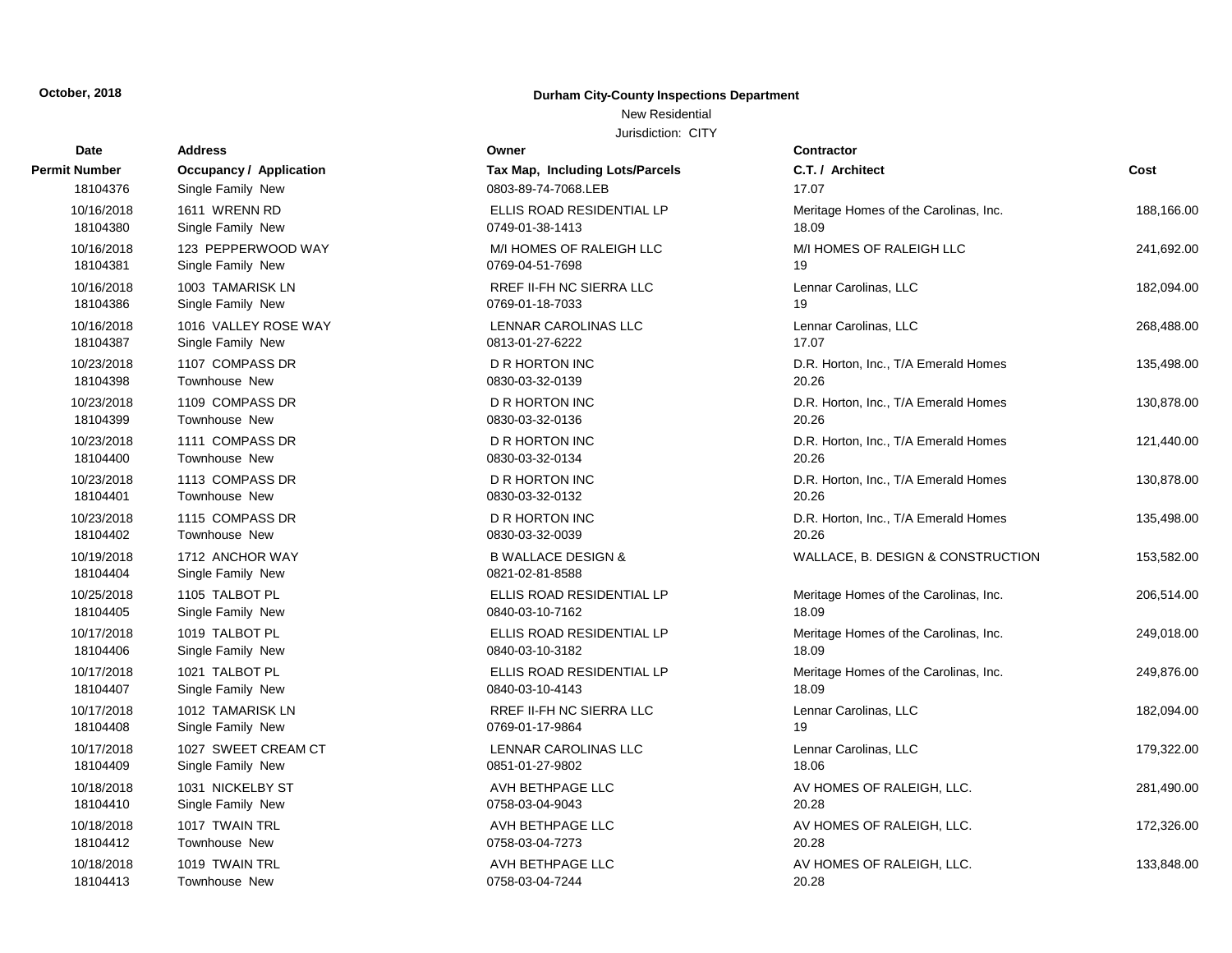#### New Residential

| Date          | <b>Address</b>                 | Owner                           | <b>Contractor</b>                    |            |
|---------------|--------------------------------|---------------------------------|--------------------------------------|------------|
| Permit Number | <b>Occupancy / Application</b> | Tax Map, Including Lots/Parcels | C.T. / Architect                     | Cost       |
| 10/18/2018    | 1021 TWAIN TRL                 | AVH BETHPAGE LLC                | AV HOMES OF RALEIGH, LLC.            | 130,284.00 |
| 18104414      | Townhouse New                  | 0758-03-04-7216                 | 20.28                                |            |
| 10/18/2018    | 1023 TWAIN TRL                 | AVH BETHPAGE LLC                | AV HOMES OF RALEIGH, LLC.            | 172,986.00 |
| 18104415      | Townhouse New                  | 0758-03-04-6287                 | 20.28                                |            |
| 10/18/2018    | 1101 TWAIN TRL                 | AVH BETHPAGE LLC                | AV HOMES OF RALEIGH, LLC.            | 134,904.00 |
| 18104416      | Townhouse New                  | 0758-03-04-6258                 | 20.28                                |            |
| 10/18/2018    | 1103 TWAIN TRL                 | AVH BETHPAGE LLC                | AV HOMES OF RALEIGH, LLC.            | 135,300.00 |
| 18104417      | Townhouse New                  | 0758-03-04-6229                 | 20.28                                |            |
| 10/19/2018    | 1714 ANCHOR WAY                | <b>B WALLACE DESIGN &amp;</b>   | WALLACE, B. DESIGN & CONSTRUCTION    | 193,000.00 |
| 18104418      | Single Family New              | 0821-02-80-7935                 | 6.00                                 |            |
| 10/18/2018    | 1026 STEINBECK DR              | AVH BETHPAGE LLC                | AV HOMES OF RALEIGH, LLC.            | 349,140.00 |
| 18104419      | Single Family New              | 0758-03-05-7066                 | 20.28                                |            |
| 10/15/2018    | 4404 MALVERN RD                | <b>KENNEDY DAVID J</b>          | Steel Buildings and Structures, Inc. | 4,428.00   |
| 18104422      | Single Family New              | 0719-03-23-2884                 | 20.08                                |            |
| 10/18/2018    | 1041 SWEET CREAM CT            | LENNAR CAROLINAS LLC            | Lennar Carolinas, LLC                | 154,242.00 |
| 18104431      | Single Family New              | 0851-01-28-7182                 | 18.06                                |            |
| 10/26/2018    | 802 ADELINE CT                 | <b>HERNDON PARTNERS LLC</b>     | THE DREES HOMES COMPANY              | 267,300.00 |
| 18104433      | Single Family New              | 0717-02-99-7575                 | 20.2                                 |            |
| 10/26/2018    | 911 ADELINE CT                 | <b>HERNDON PARTNERS LLC</b>     | THE DREES HOMES COMPANY              | 351,384.00 |
| 18104434      | Single Family New              | 0717-02-99-2318                 | 20.2                                 |            |
| 10/18/2018    | 104 CAESAR CIR                 | <b>GHD-STERLING LLC</b>         | True Homes, LLC                      | 210,606.00 |
| 18104445      | Single Family New              | 0748-04-80-6256                 | 20.14                                |            |
| 10/18/2018    | 502 DOWD ST                    | <b>HABITAT FOR HUMANITY OF</b>  | HABITAT FOR HUMANITY OF DURHAM INC.  | 97,680.00  |
| 18104447      | Single Family New              | 0831-05-28-4948                 | 9                                    |            |
| 10/22/2018    | 105 BURLINGTON MILL CT         | PULTE HOME COMPANY LLC          | Pulte Home Company, LLC              | 180,000.00 |
| 18104448      | Single Family New              | 0769-03-35-1053                 | 19                                   |            |
| 10/22/2018    | 107 BURLINGTON MILL CT         | PULTE HOME COMPANY LLC          | Pulte Home Company, LLC              | 182,886.00 |
| 18104449      | Single Family New              | 0769-03-35-1090                 | 19                                   |            |
| 10/22/2018    | 710 ADELINE CT                 | DREES COMPANY THE DBA DREES     | THE DREES HOMES COMPANY              | 275,154.00 |
| 18104452      | Single Family New              | 0727-01-09-1692                 | 20.2                                 |            |
| 10/22/2018    | 1005 STEINBECK DR              | AVH BETHPAGE LLC                | AV HOMES OF RALEIGH, LLC.            | 293,766.00 |
| 18104454      | Single Family New              | 0758-03-14-2709                 | 20.28                                |            |
| 10/29/2018    | 1710 ANCHOR WAY                | <b>B WALLACE DESIGN &amp;</b>   | WALLACE, B. DESIGN & CONSTRUCTION    | 193,314.00 |
| 18104464      | Single Family New              | 0821-02-92-1310                 | 6                                    |            |
| 10/29/2018    | 1031 SWEET CREAM CT            | LORBACHER WANDA D               | Lennar Carolinas, LLC                | 152,658.00 |
| 18104476      | Single Family New              | 0851-01-27-8805                 | 18.06                                |            |
| 10/24/2018    | 111 BURLINGTON MILL CT         | PULTE HOME COMPANY LLC          | Pulte Home Company, LLC              | 156,166.00 |